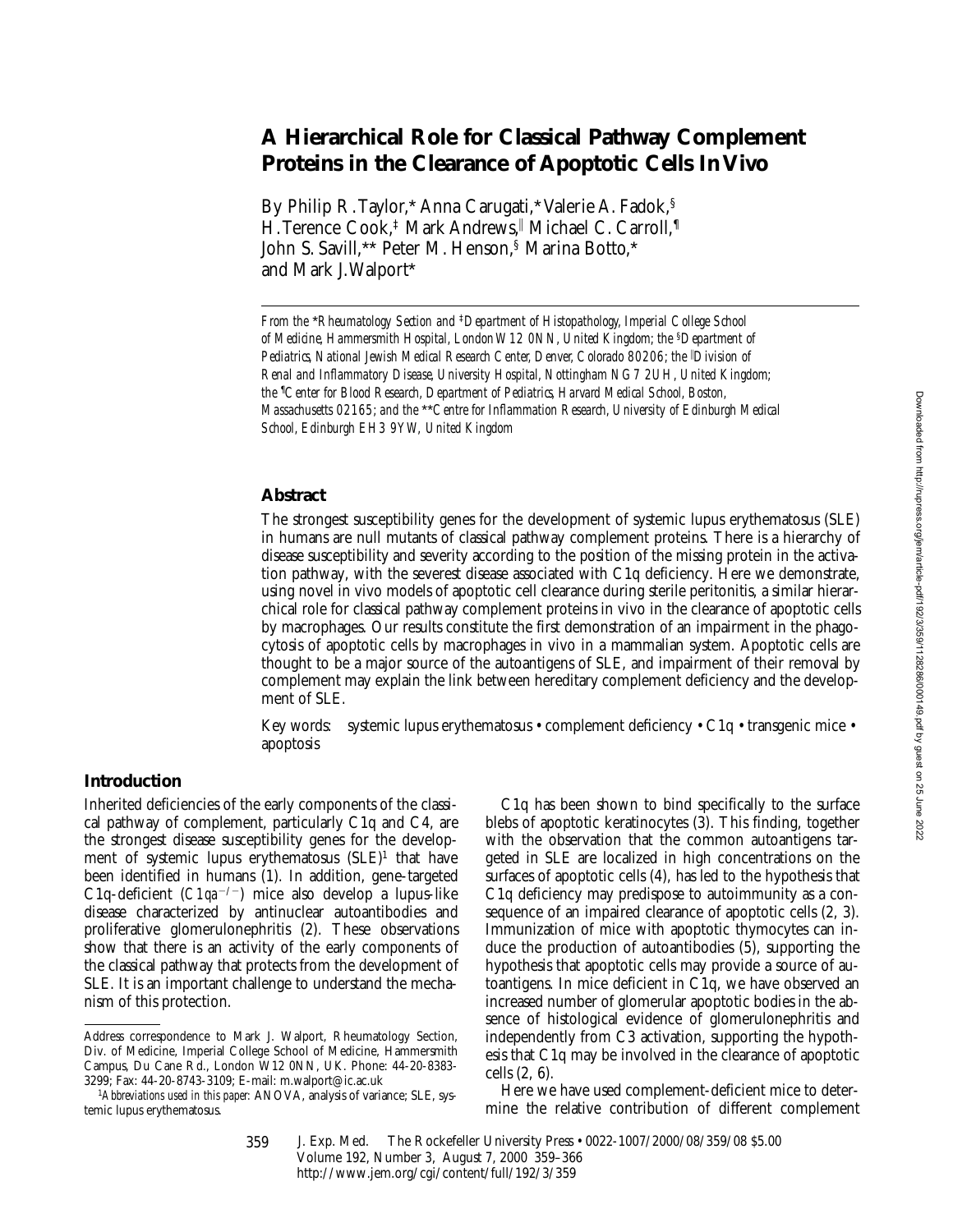proteins to the phagocytosis of apoptotic cells by both inflammatory and resident murine macrophages using novel in vivo peritoneal models of apoptotic cell clearance. We have also studied the uptake of apoptotic cells in vitro by macrophages from C1q-deficient humans. We report the first demonstration of an in vivo apoptotic cell clearance defect in a mammalian system that correlates closely with predisposition to the spontaneous development of SLE.

#### **Materials and Methods**

*Mice.*  $C1qa^{-/-}$  mice were generated as previously described (2) and were studied on the mixed (129/Sv  $\times$  C57BL/6) and pure inbred 129/Sv and C57BL/6 (backcrossed for seven generations) genetic backgrounds as specified when appropriate. C4 deficient  $(C4^{-/-})$  and C3-deficient  $(C3^{-/-})$  mice used were on the mixed  $(129/Sv \times C57BL/6)$  genetic background (7, 8). All experiments described were conducted on mice matched for age (8–12 wk), strain, and sex. All animal work was conducted in accordance with institutional guidelines.

*Apoptotic Cells.* Apoptosis was induced in the human Jurkat T cell line by exposure to  $UVB_{312nm}$  (equivalent to 800 mJ/cm<sup>2</sup>), followed by 2-h culture in RPMI 1640/0.4% BSA. This resulted in a population of cells that was  $\sim$ 70% apoptotic and  $>$ 95% "viable." Mouse thymocytes were obtained by mechanical dissociation of thymi from 3–5-wk-old mice and were induced to undergo apoptosis by 4-h culture in RPMI 1640/10% heat-inactivated FCS in the presence of  $1\mu$ M dexamethasone (Sigma-Aldrich). This resulted in a population of cells that was  $\sim$ 50% apoptotic and  $>95\%$  viable. Apoptosis was confirmed by annexin V binding, TdT-mediated dUTP-biotin nick-end labeling (TUNEL) staining, and morphological changes including nuclear fragmentation and condensation, loss of cell volume, and membrane blebbing. Cells were considered viable when they excluded propidium iodide and trypan blue, and this indicated the presence of an "early" apoptotic cell population.

*In Vivo Clearance of Apoptotic Cells by Peritoneal Macrophages.* Gene-targeted and control mice were injected intraperitoneally with 1 ml of sterile 4% thioglycollate to induce sterile peritonitis. 4 d later, the mice were injected intraperitoneally with 107 apoptotic Jurkat T cells or  $1-3 \times 10^7$  apoptotic murine thymocytes in a volume of 200  $\mu$ l. To study phagocytosis by resident peritoneal macrophages, mice were injected with apoptotic cells without prior treatment with thioglycollate. In all of the experiments, unless otherwise stated, the mice were killed after 30 min and the peritoneal cells were recovered by lavage with 5 ml of ice cold HBSS/5 mM EDTA. Guided by the results obtained with the initial kinetic experiments, 30 min was selected as the single time point for the majority of experiments where more than one group of complement-deficient mice was studied. Phagocytosis was scored on coded cytospins of peritoneal cells stained with Diff-Quik (Dade Behring AG) and was expressed as the percentage of macrophages ingesting apoptotic cells or as a phagocytic index (the number of ingested apoptotic cells per 100 macrophages). Apoptotic cells were considered phagocytosed when .50% of the cell volume was contained within the border of the macrophage, which is believed to underestimate the level of phagocytosis (9). In all of the experiments, the percentage of macrophages ingesting correlated closely with the phagocytic index (data not shown). Between 300 and 500 macrophages were scored in each sample. FACS® analysis of phagocytic uptake was performed by fluorescent labeling of the apoptotic cells before injection with 5- (and 6-) carboxytetramethylrhodamine, succinimidyl ester (5[6]-TAMRA, SE; Molecular Probes) as previously described (10) and by detecting macrophages after lavage with FITC-conjugated F4/80 (Caltag). Reconstitution experiments were performed by adding serum to the apoptotic cells immediately before injection to a final concentration of 20% vol/vol.

*In Vitro Phagocytosis Assay.* PBMCs were isolated from C1qdeficient and normal humans and cultured as previously described (11) on coverslips in 24-well plates. Apoptotic Jurkat T cells (5  $\times$ 106 per well) were fed to the monocyte-derived macrophages between 7 and 10 d after isolation in the presence of 15% autologous serum for 1 h, and uningested cells were removed by repeated washing with PBS. The C1q-deficient serum was reconstituted with purified human C1q (Sigma-Aldrich) as indicated. Phagocytosis was scored on Diff-Quik–stained coded slides as described above.

*Statistics.* Statistics were calculated using GraphPad Prism™ (version 2.0; GraphPad Software). Student's *t* test and one-way analysis of variance (ANOVA) with Bonferroni multiple comparison test was applied throughout.

### **Results**

*Phagocytosis of Apoptotic Jurkat T Cells during Sterile Peritonitis.* Complement-deficient and wild-type mice were injected intraperitoneally with apoptotic human Jurkat T cells 4 d after induction of sterile peritonitis with thioglycollate. Phagocytosis of apoptotic Jurkat T cells by elicited peritoneal macrophages was impaired in C1q-deficient animals (Fig. 1 A), resulting in a delay in the clearance of the apoptotic cells from the peritoneum (Fig. 1 B). The defect in phagocytosis was observed in C1q-deficient animals on both C57BL/6 and 129/Sv genetic backgrounds (Fig. 1 C). C1q deficiency did not alter the recruitment of macrophages into the peritoneum by thioglycollate. However, the genetic background of the mice used did have significant influence over the number of macrophages recruited in response to thioglycollate  $(C57BL/6 > 129/Sv \times C57BL/6 >$ 129/Sv; Fig. 1 D). Comparison of the phagocytic uptake of an equivalent number of UV-treated and untreated Jurkat T cells confirmed that uptake was related to the level of apoptosis in the cell population (percentage of macrophages ingesting UV-treated cells =  $49.1 \pm 5.7\%$  compared with  $11.8 \pm 1.8\%$  with untreated cells [mean  $\pm$  SEM], *n* = 4 in each group;  $P = 0.0008$ , Student's *t* test). FACS<sup>®</sup> analysis of the phagocytosis of 5(6)-TAMRA, SE fluorescently labeled apoptotic Jurkat  $T$  cells by  $F4/80^+$  macrophages corroborated the data obtained by manual counting of coded cytospin preparations (Fig. 1 E). Inflammatory macrophages of C4-deficient mice showed a defect in the phagocytic uptake of the apoptotic Jurkat T cells in vivo similar to that observed in  $C1qa^{-/-}$  mice (Fig. 1 F), suggesting that the activation of the classical pathway and probably opsonization with C3 or C4 was the most likely mechanism for the clearance of apoptotic Jurkat T cells.

*Phagocytosis of Apoptotic Murine Thymocytes during Sterile Peritonitis.* Although the observed phagocytic clearance of Jurkat T cells was specific for apoptotic cells, the possibility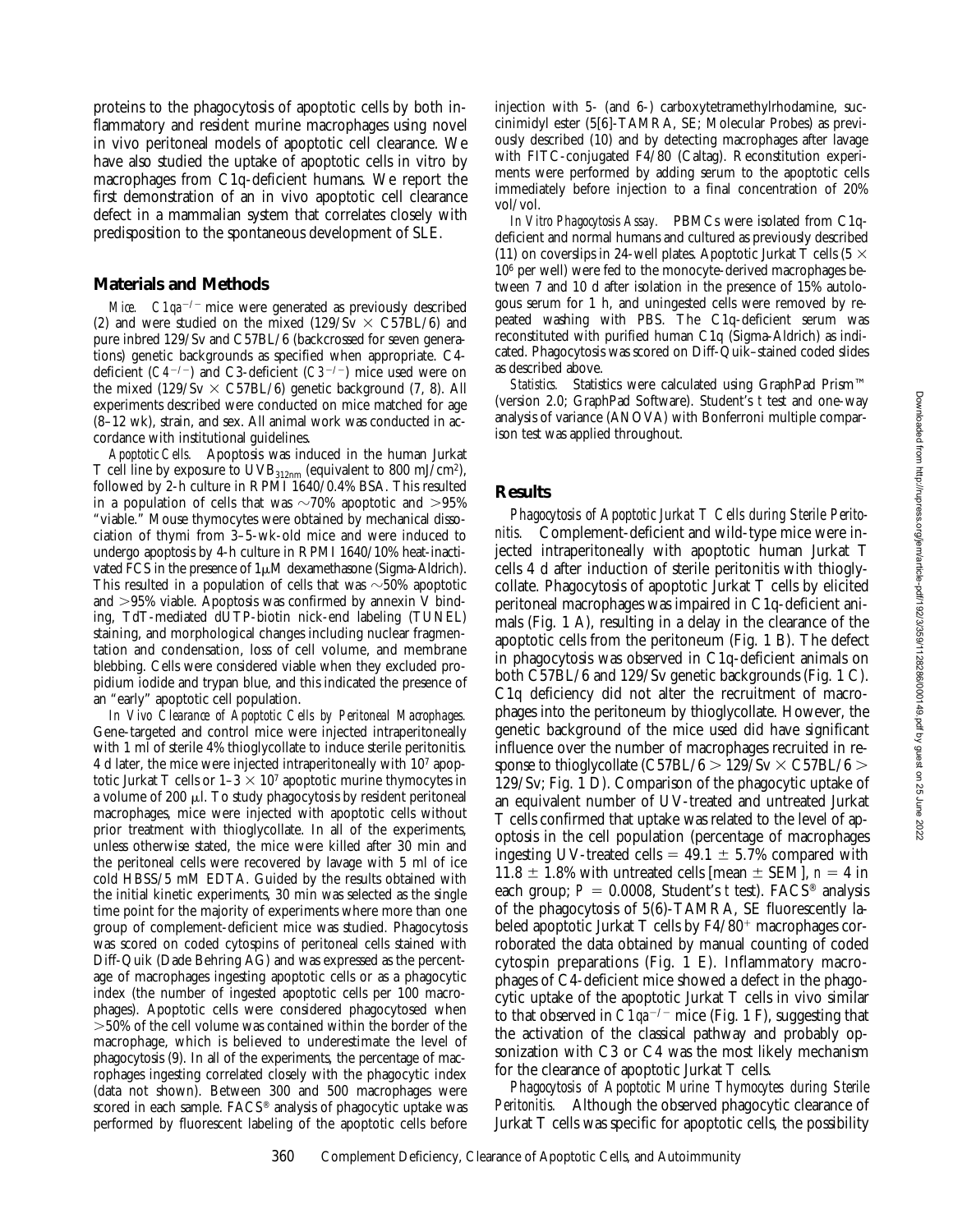

Figure 1. Phagocytic clearance of apoptotic Jurkat T cells during sterile peritonitis. Mice were injected intraperitoneally with 10<sup>7</sup> apoptotic human Jurkat T cells 4 d after treatment with thioglycollate. (A) Graph showing the percentage of inflammatory macrophages from C57BL/6 mice phagocytosing apoptotic bodies at different time points after injection. The  $CIq\bar{a}^{-/-}$  mice ( $\bigcirc$ ) showed a significant delay in phagocytic uptake of the apoptotic cells compared with the wild-type mice ( $\bullet$ ) ( $P < 0.01$  after 15 and 30 min, Student's *t* test; data shown corresponds to mean  $\pm$  SEM of three to four mice in each group). (B) Graph showing the number of uningested apoptotic cells remaining free in the peritoneum of the mice shown in A. The  $C1qa^{-/-}$  animals had a significant delay in the clearance of the apoptotic cells as a consequence of the impaired phagocytosis ( $P < 0.05$  at the 15 and 60 min time points, Student's *t* test; data shown corresponds to mean  $\pm$  SEM). (C) Scatter plots showing the percentage of elicited peritoneal macrophages containing phagocytosed apoptotic bodies 30 min after intraperitoneal injection of apoptotic Jurkat T cells.  $C1q$ a $^{-/-}$  mice (O) showed a significant reduction in the phagocytosis of apoptotic bodies compared with  $Clq$ a<sup>+/+</sup> mice ( $\bullet$ ) irrespective of the genetic backgrounds of the experimental animals (horizontal bars denote means;  $P \leq 0.005$  in each of the three experiments, Student's *t* test). (D) Peritoneal recruitment of macrophages in response to thioglycollate in wild-type (black bars), C1q-deficient (white bars), and C4-deficient (hatched bars) mice. Although neither C1q nor C4 deficiency affected macrophage recruitment, the number of macrophages elicited by thioglycollate was dependent on the genetic background of the animals used (C57BL/6  $> 129/\text{Sv} \times$ C57BL/6  $>$  129/Sv). The data shown represents the mean  $\pm$  SEM of four to eight mice in each group. (E) FACS® analysis of the phagocytic uptake of 5(6)-TAMRA, SE–labeled apoptotic cells by F4/80<sup>1</sup> peritoneal macrophages 30 min after the injection of apoptotic cells in C1q-deficient and wild-type mice (129/Sv  $\times$  C57BL/6). The F4/80<sup>+</sup>, 5(6)-TAMRA, SE<sup>+</sup> cells represent macrophages associated with apoptotic cells. Significantly fewer F4/80<sup>+</sup> cells were associated with the 5(6)-TAMRA, SE<sup>+</sup> apoptotic cells in the *C1qa<sup>-/-</sup>* animals. (F) Graph showing the percentage of phagocytosing macrophages 30 min after injection of 10<sup>7</sup> apoptotic Jurkat cells into  $C1qa^{-/-}$ ,  $C4^{-/-}$ , and wild-type (wt) 129/Sv  $\times$  C57BL/6 mice during sterile peritonitis. The phagocytic uptake was significantly different between the three groups ( $P = 0.0002$ , one-way ANOVA). Both  $Clqa^{-/-}$  (O) and  $C4^{-/-}$  ( $\Box$ ) mice exhibited significantly impaired phagocytosis compared with the wild-type ( $\bullet$ ) mice (*P* < 0.001 and *P* < 0.01, respectively, Bonferroni multiple comparison test). Data shown is representative of three independent experiments. Horizontal bars denote means.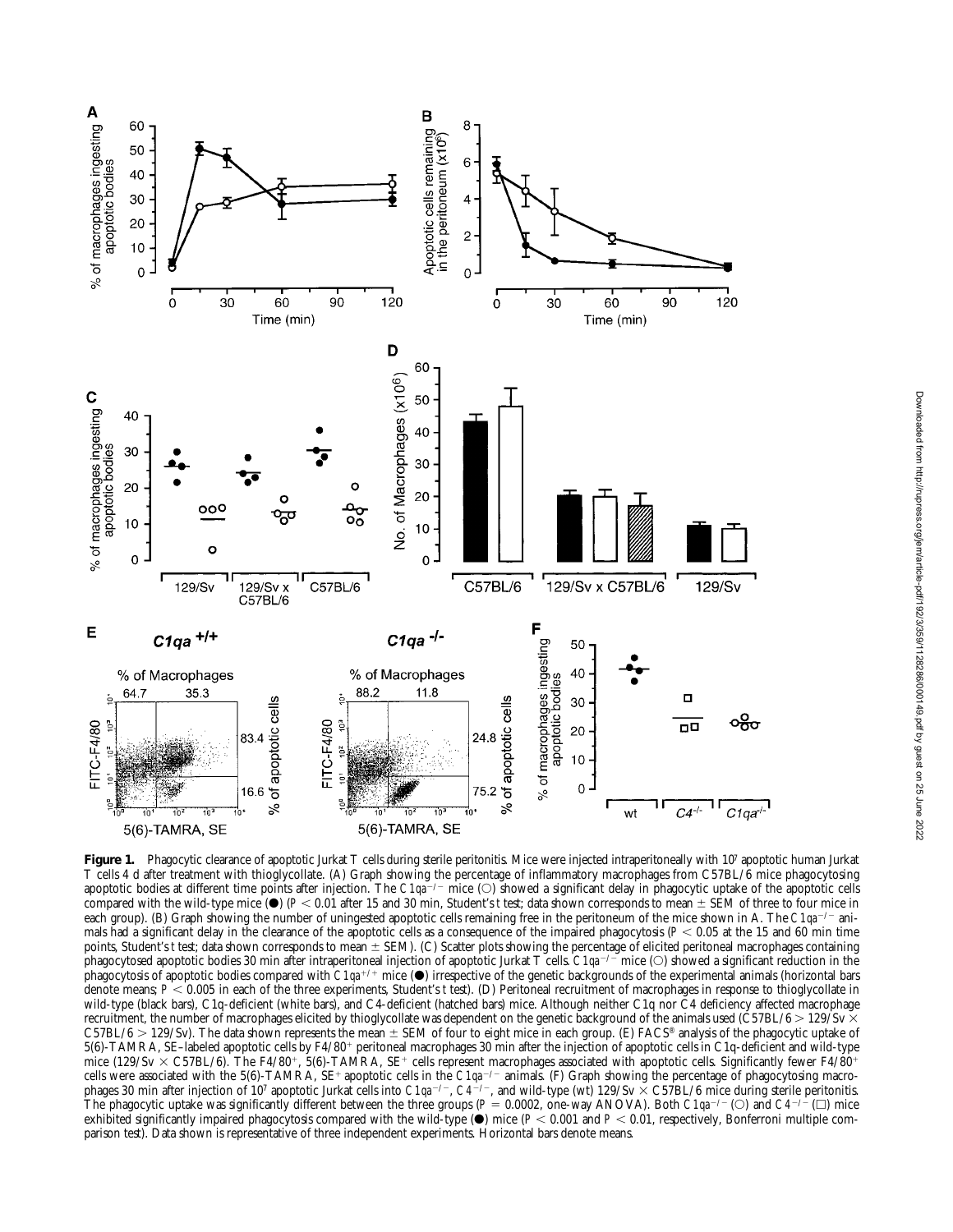could not be ruled out that the dependence on complement in this system was due to the heterologous nature of the target apoptotic cells. Therefore, the experiments with the inflammatory macrophages were repeated using apoptotic murine thymocytes (Fig. 2 A). Irrespective of their genetic backgrounds, the  $C1qa^{-/-}$  mice exhibited a defect in phagocytic uptake of apoptotic thymocytes by inflammatory macrophages compared with wild-type controls (129/Sv genetic background:  $20.5 \pm 1.4\%$  in the *C1qa<sup>-/-</sup>* animals compared with  $39.8 \pm 6.9\%$  [mean  $\pm$  SEM] in the controls;  $P = 0.024$ , Student's *t* test; C57BL/6 genetic background:  $14.7 \pm 0.8\%$  in *C1qa<sup>-/-</sup>* mice compared with 19.7  $\pm$  0.9% in controls; *P* = 0.005, Student's *t* test). However, in contrast to the results obtained with the apoptotic human Jurkat T cells, phagocytic uptake of apoptotic thymocytes in the C4-deficient mice was only partially impaired compared with the  $C1qa^{-/-}$  mice (Fig. 2 B). These

findings suggest that, although activation of the classical pathway proteins after the binding of C1q plays a role in apoptotic cell clearance, C1q has a specific role in its own right in the clearance of apoptotic cells.

We confirmed that deficiency of C1q was directly responsible for the impaired phagocytic uptake of apoptotic cells by performing reconstitution assays in vivo.  $C1qa^{-/-}$ and  $C1qa^{+/+}$  mice were injected intraperitoneally with apoptotic cells in the presence of 20% normal or C1q-deficient mouse serum. Injection of apoptotic cells (both Jurkat T cells and murine thymocytes) in the presence of normal mouse serum significantly increased the phagocytic uptake in the C1q-deficient animals (Fig. 2 C) and showed that the presence of C1q at the time of injection of the apoptotic cells was a critical factor in their appropriate clearance.

*Phagocytosis of Apoptotic Murine Thymocytes by Resident Peritoneal Macrophages In Vivo.* The role of C3 and the al-



Figure 2. Phagocytosis of apoptotic murine thymocytes by inflammatory macrophages. (A) Representative photomicrographs of cytospin preparations of peritoneal lavage cells from C1q-deficient (top) and wild-type (bottom) mice recovered 30 min after injection with  $3 \times 10^7$  apoptotic thymocytes, 4 d after injection of thioglycollate. Arrows indicate apoptotic bodies. (B) Phagocytosis of apoptotic thymocytes by inflammatory macrophages of *C1qa<sup>-/</sup>* (O),  $C4^{-/-}$  ( $\Box$ ), and wild-type (wt;  $\bullet$ ) 129/Sv  $\times$  C57BL/6 mice was significantly different ( $P \lt 0.0001$ , one-way ANOVA). Phagocytosis in the  $C1qa^{-/-}$  mice was significantly lower than the uptake in the  $C4^{-/-}$  and the wild-type mice (*P* < 0.01 and *P* < 0.001, respectively, Bonferroni multiple comparison test); however, the  $C4$ <sup>-/-</sup> mice also exhibited a defect in phagocytosis compared with control mice  $(P < 0.01$ , Bonferroni multiple comparison test). Horizontal bars denote means. (C) Reconstitution of C1q-deficient mice with wild-type serum. Apoptotic Jurkat T cells or murine thymocytes were suspended in a 20% vol/vol solution of C1q-deficient (open symbols) or -sufficient (closed symbols) mouse serum and injected into *C1qa<sup>-/-</sup>* (circles) and  $C1qa^{+/+}$  (squares) mice as indicated. The phagocytic uptake between the groups was significantly different 30 min after injection (*P* = 0.0001 in both separate experiments, one-way ANOVA). Phagocytosis in the reconstituted  $CIa<sup>2</sup>$  mice injected with normal mouse serum was significantly higher than in the  $C1qa^{-/-}$  mice injected with C1q-deficient serum when either Jurkat T cells or thymocytes were used (*P* < 0.01 in both experiments, Bonferroni multiple comparison tests). Horizontal bars denote means. Phagocytosis was scored on coded cytospin preparations. Mice used for the reconstitution experiments with apoptotic Jurkat cells and apoptotic thymocytes were on the C57BL/6 and 129/Sv genetic backgrounds, respectively.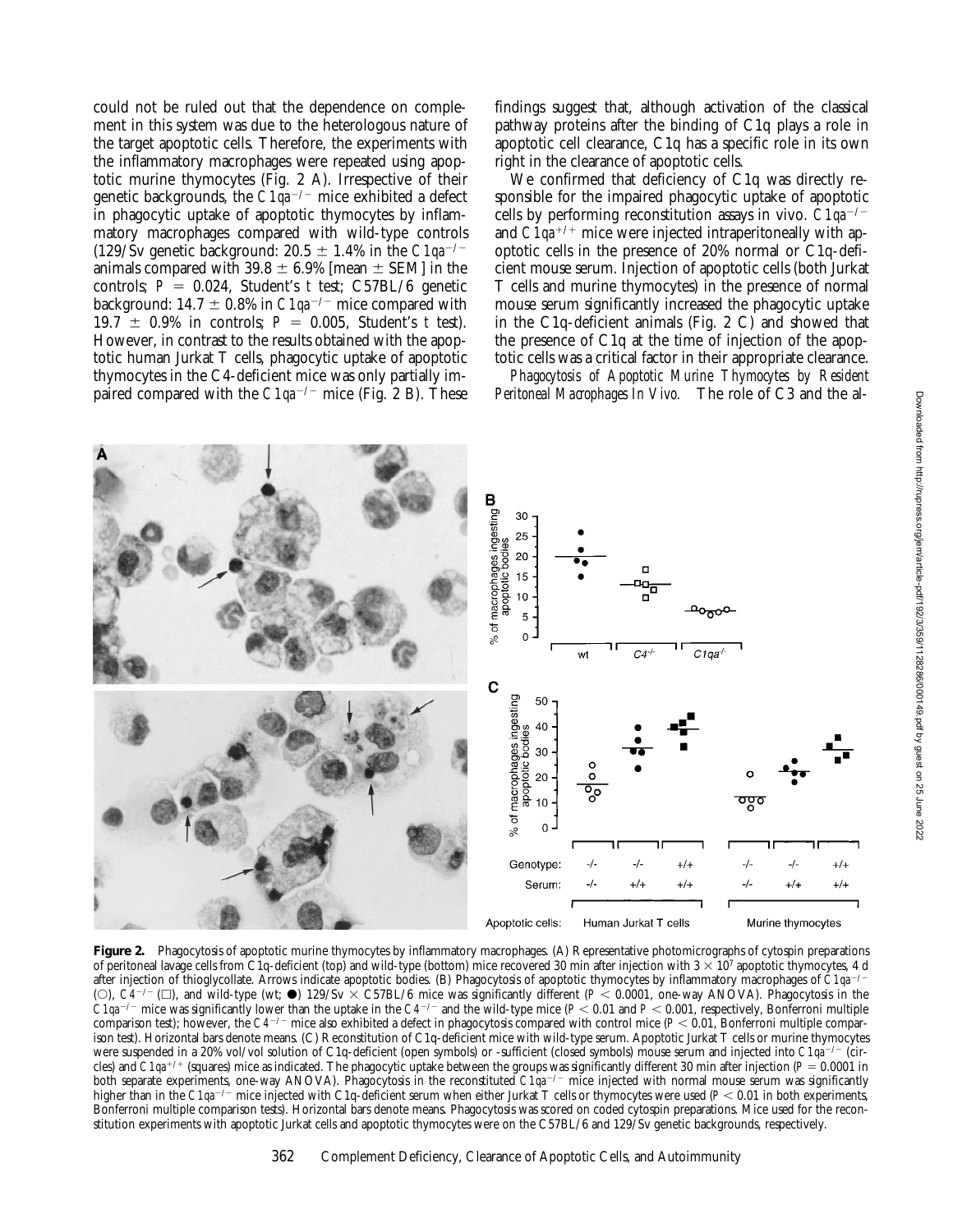

Figure 3. Clearance of apoptotic mouse thymocytes by resident peritoneal macrophages. The phagocytic uptake by resident peritoneal macrophages 30 min after the intraperitoneal injection of  $2 \times 10^7$  apoptotic cells was significantly reduced in  $C1qa^{-/-}$  (O) mice compared with  $\tilde{C}4^{-/-}$ ( $\square$ ),  $C3^{-/-}$  ( $\diamondsuit$ ), and wild-type (wt) 129/Sv  $\times$  C57BL/6 ( $\bullet$ ) control mice. Data shown represents two pooled representative experiments ( $P$  < 0.01,  $P < 0.01$ , and  $P < 0.001$ , respectively, Bonferroni multiple comparison test;  $P = 0.0009$ , one-way ANOVA). Horizontal bars denote means. Phagocytosis was scored on coded cytospin preparations. Impaired phagocytic uptake by the resident macrophages in the  $C1qa^{-/-}$  animals was observed in three separate experiments (data not shown).

ternative pathway of complement in the clearance of apoptotic cells by inflammatory macrophages could not be assessed in vivo, as mice deficient in the alternative pathway exhibit an impaired inflammatory response to thioglycollate characterized by reduced neutrophil and macrophage recruitment (our unpublished data). To address the contributions of C3 and the alternative pathway of complement to the clearance of apoptotic murine thymocytes, resident peritoneal macrophages were studied in  $C1qa^{-/-}$ ,  $C4^{-/-}$ ,

 $C3^{-/-}$ , and wild-type mice in vivo.  $C1qa^{-/-}$  mice were the only animals to exhibit a consistent defect in the phagocytosis of apoptotic cells by resident macrophages (Fig. 3), showing that C1q plays a significant role in the normal physiological clearance of apoptotic cells in vivo.

*Phagocytosis of Apoptotic Jurkat T Cells by Human Monocyte–derived Macrophages.* To establish the relevance of our observations in mice to humans, the role of C1q in the clearance of apoptotic cells was investigated by measuring the phagocytosis of apoptotic Jurkat T cells by monocytederived macrophages from three individuals with hereditary C1q deficiency. C1q-deficient macrophages, in the presence of autologous serum, showed a kinetic defect in the phagocytic uptake of apoptotic cells in vitro (Fig. 4 A) similar to that seen in the mice in vivo (Fig. 1 A) and consistent with other recent in vitro experiments using complement-depleted sera (12). Addition of purified human C1q to the C1q-deficient serum (final concentration of 75  $\mu$ g/ml) rectified this defect (Fig. 4 A). Furthermore, phagocytosis of apoptotic cells by C1q-deficient macrophages from three different individuals (from two separate families) was similarly impaired compared with normal controls, and purified C1q protein corrected this in a dose-dependent manner (Fig. 4 B). Notably, serum taken from a C1q-deficient patient 30 min after treatment by infusion of 2 U of fresh frozen plasma (resulting in a serum C1q concentration of 27  $\mu$ g/ml) when used in this phagocytosis assay also significantly increased the phagocytic uptake of apoptotic cells compared with autologous serum obtained before infusion  $(18.9 \pm 3.6\%$  before infusion and 74.5  $\pm$  4.9% [mean  $\pm$ SEM] after treatment with fresh frozen plasma;  $P =$ 0.0026, Student's *t* test).



Figure 4. Phagocytosis of apoptotic Jurkat T cells by human monocyte-derived macrophages from three C1q-deficient patients. (A) The phagocytic uptake of apoptotic cells by C1q-deficient macrophages (O) in vitro showed a kinetic defect when compared with both of the normal controls  $(\bullet, \blacksquare)$  (at 60 min,  $P \le 0.01$  in both cases, Bonferroni multiple comparison test;  $P = 0.001$ , one-way ANOVA). When the C1q-deficient serum was reconstituted with 75  $\mu$ g/ml of purified C1q ( $\Box$ ), the phagocytic uptake was no longer significantly different from the controls. Data shown represents the mean  $\pm$ SEM for triplicate samples. (B) C1q-deficient macrophages, from three individual patients, in autologous serum (O) showed a significant reduction in phagocytosis compared with normal controls (d) after 60-min incubation (*P* 5 0.0038, Student's *t* test). Addition of purified human C1q protein to the autologous C1q-deficient serum (final concentration of 75 µg/ml in the serum) of one patient rectified the defect in the phagocytic uptake of apoptotic bodies in a dose-dependent manner. Data shown corresponds to the mean of three to four wells for each individual, and horizontal bars denote means.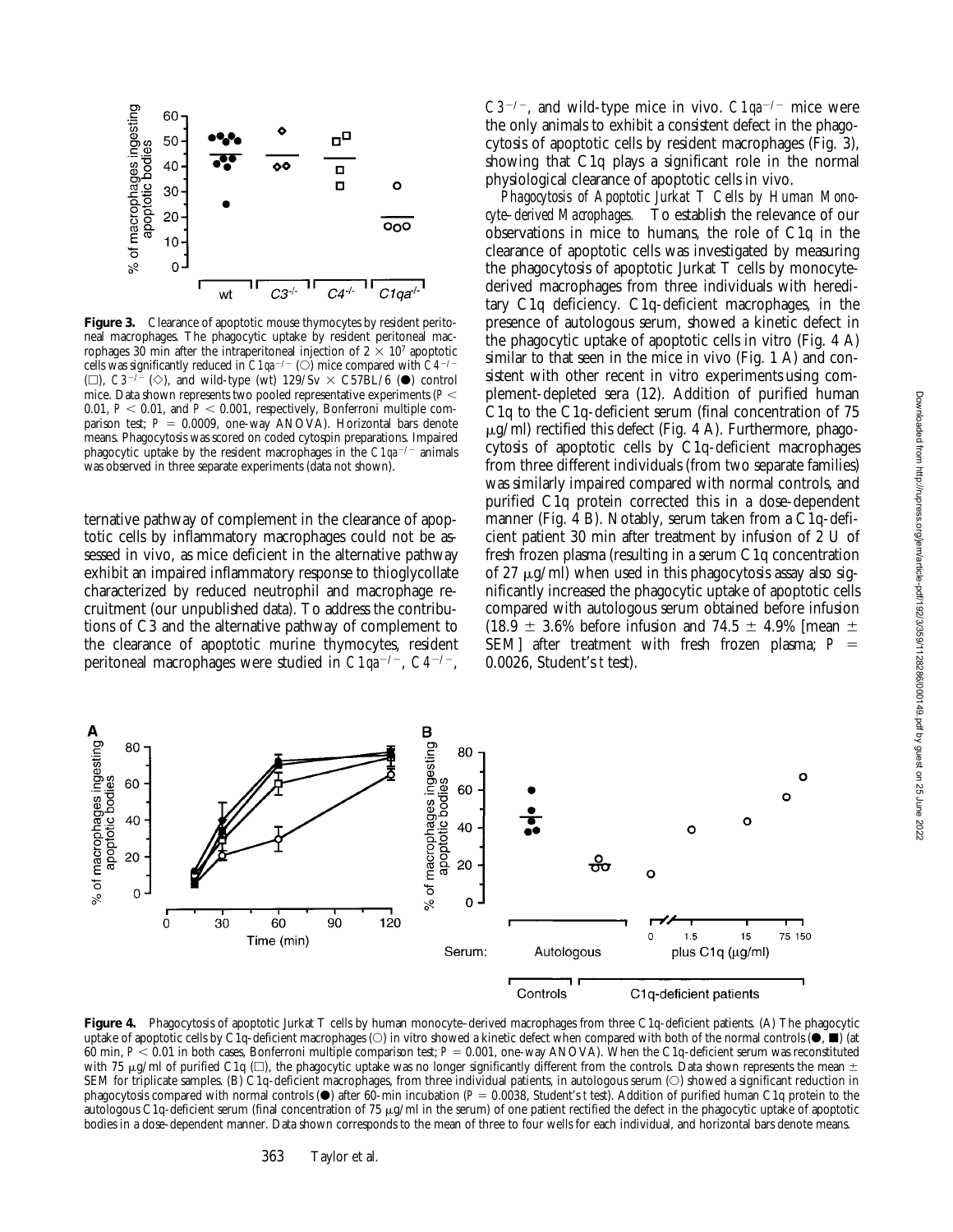# **Discussion**

The phagocytosis of apoptotic cells is thought to be important in the resolution of inflammation (13), and multiple complementary ligand–receptor systems have been identified in vitro that may facilitate this process (14–23). Recently, complement has also been implicated in the phagocytosis of apoptotic cells by the observation that C1q binds specifically to the surface blebs of apoptotic cells (3) and that C3 depletion of human serum impairs uptake of apoptotic cells by human monocyte–derived macrophages in vitro (12). In this study, we have used complement-deficient mice to determine the relative contribution of different complement proteins to the phagocytosis of apoptotic cells in vivo. Our initial in vivo clearance experiments using apoptotic Jurkat human T cells indicated that complement did indeed play a significant role in the phagocytic clearance of apoptotic cells by inflammatory macrophages in vivo, consistent with previous observations in an in vitro human system (12). A significant, and equivalent, delay in the clearance of apoptotic cells was observed in both C1qand C4-deficient mice, indicating that opsonization with C3 via classical pathway activation was the most likely mediator of clearance in this model. However, when apoptotic murine thymocytes were used instead of apoptotic human cells, differences were seen in the phagocytic uptake between inflammatory macrophages from C1q- and C4-deficient mice. Although the C4-deficient mice exhibited a defect in the phagocytic uptake of apoptotic murine cells by inflammatory macrophages, this defect was not as severe as that seen in the C1q-deficient animals. This result indicated that there is a hierarchy of importance of classical pathway complement proteins in the phagocytic clearance of apoptotic cells.

These observations indicated that the clearance of syngeneic apoptotic cells was dependent on C1q in two ways: an effect mediated directly by C1q, and a second effect mediated by C1q as an activator of the classical pathway. Clearance of apoptotic cells in vivo was more dependent on the second mechanism of classical pathway activation when a heterologous system was used (i.e., when human apoptotic cells were injected into mice), indicating the importance of using syngeneic cells in these assays to elucidate the independent role of C1q. This difference may be due to a reduction in the ability of human compared with mouse lymphocytes to regulate the activation of mouse complement or the presence of xenoreactive natural antibodies.

To address the role of C3 in the phagocytosis of apoptotic cells, resident peritoneal macrophages, as opposed to inflammatory macrophages induced by thioglycollate, were studied in vivo. C1q-deficient mice were the only complement-deficient animals to exhibit a defect in the phagocytosis of apoptotic cells by resident peritoneal macrophages in vivo, suggesting that C1q is the complement protein with the predominant role in the physiological phagocytosis of apoptotic cells in vivo in the absence of inflammation. However, there was a role for C4 in the clearance of apoptotic syngeneic thymocytes by inflammatory macrophages.

These results imply that C1q and C4 may mediate the uptake of apoptotic cells by different mechanisms, either involving separate receptors or a single receptor that is only activated for uptake of C4/C3-coated cells on inflammatory macrophages. The lack of a role for C4 and C3 in the phagocytosis of apoptotic cells by resident peritoneal macrophages could be related to the activation state of the macrophages, as it is well recognized that murine resident peritoneal macrophages are unable to phagocytose C3-coated particles without additional stimuli, such as thioglycollate elicitation (24–29). However, these resident macrophages may be able to utilize C1q as an opsonin, presumably via direct interaction with one of the candidate C1q receptors (30–33). In the guinea pig, C1q is bound and degraded by both resident and thioglycollate-elicited peritoneal macrophages (34). This binding and degradation was increased by thioglycollate activation and found to be consistent with an increase in the number of receptors.

Apoptotic cells express on their surface blebs many of the autoantigens of SLE (4), and they also expose on their cellular membranes the negatively charged phospholipids that are the ligands of antiphospholipid autoantibodies (9, 35). In addition, there is evidence that the enzymes specific to the cell death program may cleave and modify many autoantigens of SLE, which may reveal cryptic epitopes (36, 37). These findings suggest that apoptotic cells are a major source of autoantigens in SLE and that an impairment of their physiological clearance may promote the development of autoimmunity. Indeed, macrophages from humans with SLE have been shown to exhibit a reduction in the phagocytic uptake of apoptotic cells in vitro (38). The data presented here demonstrate for the first time an in vivo deficiency in one of the clearance mechanisms of apoptotic cells in mammals. The proteins of the complement classical pathway showed a hierarchy in the clearance of apoptotic cells with the greatest dependence on the activity of C1q and with a lesser dependence on C4.

We previously showed the presence of glomerulonephritis and an excess of glomerular apoptotic bodies in C1q-deficient mice and in mice deficient in C1q, C2, and factor B (2, 6). By contrast, there was no glomerulonephritis or increased number of glomerular apoptotic bodies in mice with C2 and factor B deficiency alone (6). The observations presented in this paper suggest that the increased presence of apoptotic cells in the glomeruli of mice deficient in C1q may be a direct result of impaired clearance of apoptotic cells in vivo. Furthermore, both sets of findings taken together indicate that deficiency of C1q, rather than the entire classical pathway, is the predominant cause of both the impaired clearance of apoptotic cells and the increased predisposition to spontaneous autoimmunity.

In support of these findings in murine models, C1q-deficient macrophages from three C1q-deficient humans with SLE showed a defect in the phagocytic uptake of apoptotic cells in vitro. This defect was corrected, in a dose-dependent manner, using purified C1q protein. Furthermore, ex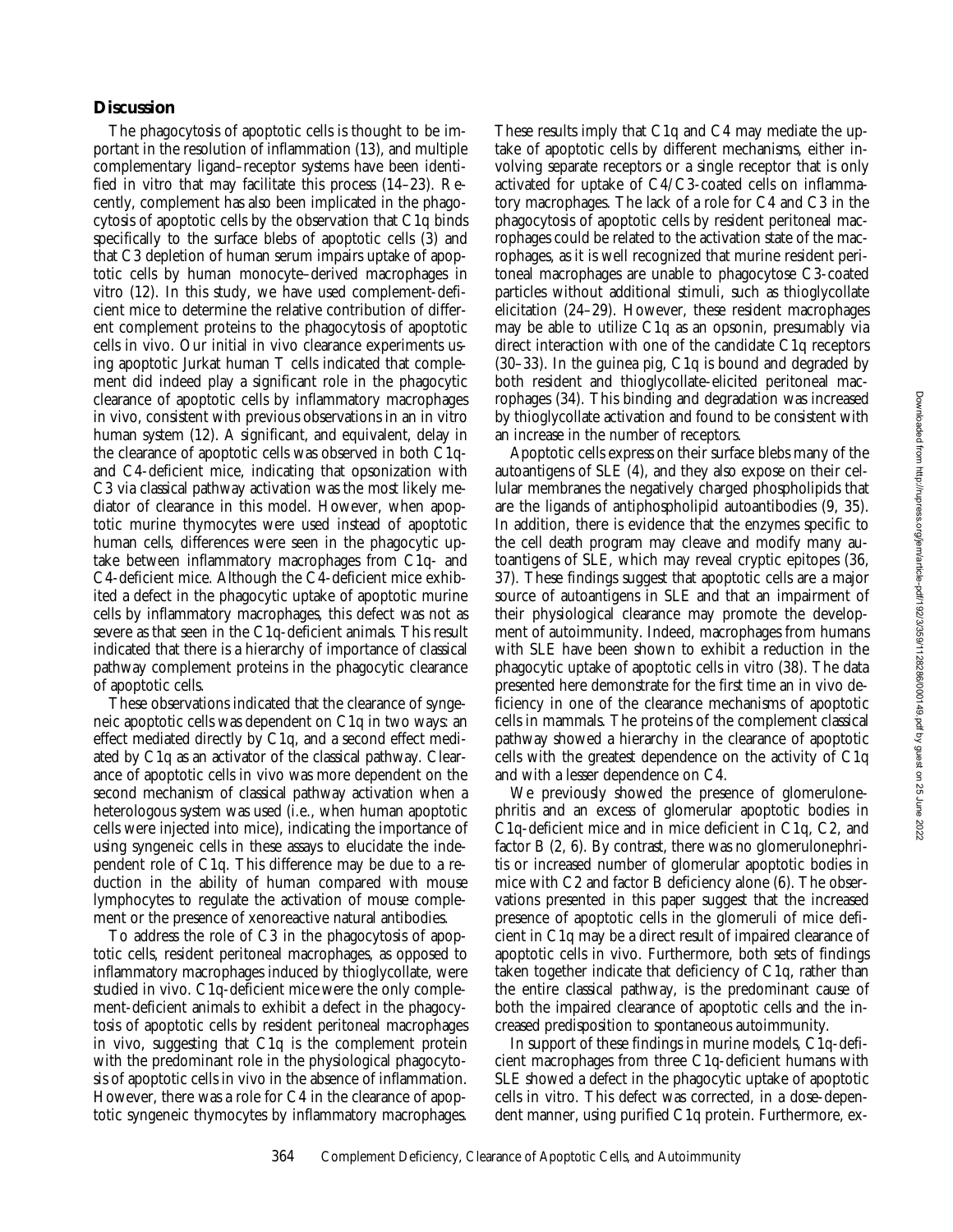periments in vitro have shown that culture of human monocyte–derived macrophages in wells precoated with purified C1q partially inhibits the phagocytic uptake of apoptotic cells (Ogden, C., unpublished data). Collectively, these findings demonstrate an important role of the early proteins of the classical pathway in the clearance of apoptotic cells.

If macrophages fail to clear apoptotic cells normally, what might be the consequences? A second route for the uptake of apoptotic cells has been identified that may favor an autoimmune rather than an antiinflammatory response to apoptotic cells. Immature dendritic cells can phagocytose apoptotic cells and present apoptotic cell–derived antigens to MHC class I– and II-restricted T cells (39–41) in a dosedependent manner (42). Furthermore, blockade of macrophage-mediated removal of a syngeneic apoptotic tumor cell line in vivo in mice led to an augmented CTL response when the mice were rechallenged with live tumor cells (43). These observations are consistent with the existence of a balance in vivo between macrophage- and dendritic cell–mediated clearance of apoptotic cells. Macrophages may maintain homeostasis by promoting the silent disposal of apoptotic cell debris, whereas clearance by dendritic cells favors an immune response. In C1q-deficient animals, a delay in the clearance of apoptotic cells by macrophages may tilt this balance toward an autoimmune response.

The establishment of an in vivo model for quantifying the phagocytosis of apoptotic cells by macrophages may provide a new approach for testing antiinflammatory therapies directed toward enhancing the resolution of inflammation by promoting macrophage-mediated removal of apoptotic cell debris. This model will also allow the mechanisms and kinetics of the clearance of apoptotic cells to be studied in mice with gene targeted mutations of other candidate molecules involved in apoptotic clearance pathways.

In conclusion, the findings of this study may help to resolve the association between hereditary complement deficiency and the development of SLE. The hierarchy of both the prevalence and severity of SLE according to the position of the missing protein in the classical pathway was paralleled by a similar hierarchy of the activity of classical pathway complement proteins in the clearance of apoptotic cells.

This work was supported by Wellcome Trust grant 054838. M. Andrews was funded by Wellcome Trust grant 047273.

*Submitted: 31 January 2000 Revised: 19 May 2000 Accepted: 23 May 2000*

## **References**

- 1. Morgan, B.P., and M.J. Walport. 1991. Complement deficiency and disease. *Immunol. Today.* 12:301–306.
- 2. Botto, M., C. Dell'Agnola, A.E. Bygrave, E.M. Thompson, H.T. Cook, F. Petry, M. Loos, P.P. Pandolfi, and M.J. Walport. 1998. Homozygous C1q deficiency causes glomerulonephritis associated with multiple apoptotic bodies. *Nat.*

*Genet.* 19:56–59.

- 3. Korb, L.C., and J.M. Ahearn. 1997. C1q binds directly and specifically to surface blebs of apoptotic human keratinocytes: complement deficiency and systemic lupus erythematosus revisited. *J. Immunol.* 158:4525–4528.
- 4. Casciola-Rosen, L.A., G. Anhalt, and A. Rosen. 1994. Autoantigens targeted in systemic lupus erythematosus are clustered in two populations of surface structures on apoptotic keratinocytes. *J. Exp. Med.* 179:1317–1330.
- 5. Mevorach, D., J.L. Zhou, X. Song, and K.B. Elkon. 1998b. Systemic exposure to irradiated apoptotic cells induces autoantibody production. *J. Exp. Med.* 188:387–392.
- 6. Mitchell, D.A., P.R. Taylor, H.T. Cook, J. Moss, A.E. Bygrave, M.J. Walport, and M. Botto. 1999. C1q protects against the development of glomerulonephritis independently of C3 activation. *J. Immunol.* 162:5676–5679.
- 7. Fischer, M.B., M. Ma, S. Goerg, X. Zhou, J. Xia, O. Finco, S. Han, G. Kelsoe, R.G. Howard, T.L. Rothstein, et al. 1996. Regulation of the B cell response to T-dependent antigens by classical pathway complement. *J. Immunol.* 157:549– 556.
- 8. Wessels, M.R., P. Butko, M. Ma, H.B. Warren, A.L. Lage, and M.C. Carroll. 1995. Studies of group B streptococcal infection in mice deficient in complement component C3 or C4 demonstrate an essential role for complement in both innate and acquired immunity. *Proc. Natl. Acad. Sci. USA.* 92: 11490–11494.
- 9. Fadok, V.A., D.R. Voelker, P.A. Campbell, J.J. Cohen, D.L. Bratton, and P.M. Henson. 1992. Exposure of phosphatidylserine on the surface of apoptotic lymphocytes triggers specific recognition and removal by macrophages. *J. Immunol.* 148:2207–2216.
- 10. Hess, K.L., G.F. Babcock, D.S. Askew, and J.M. Cook-Mills. 1997. A novel flow cytometric method for quantifying phagocytosis of apoptotic cells. *Cytometry.* 27:145–152.
- 11. Fadok, V.A., D.L. Bratton, A. Konowal, P.W. Freed, J.Y. Westcott, and P.M. Henson. 1998. Macrophages that have ingested apoptotic cells in vitro inhibit proinflammatory cytokine production through autocrine/paracrine mechanisms involving TGF-beta, PGE2, and PAF. *J. Clin. Invest.* 101: 890–898.
- 12. Mevorach, D., J.O. Mascarenhas, D. Gershov, and K.B. Elkon. 1998. Complement-dependent clearance of apoptotic cells by human macrophages. *J. Exp. Med.* 188:2313–2320.
- 13. Savill, J. 1997. Apoptosis in resolution of inflammation. *J. Leukoc. Biol.* 61:375–380.
- 14. Savill, J., I. Dransfield, N. Hogg, and C. Haslett. 1990. Vitronectin receptor-mediated phagocytosis of cells undergoing apoptosis. *Nature.* 343:170–173.
- 15. Savill, J., N. Hogg, Y. Ren, and C. Haslett. 1992. Thrombospondin cooperates with CD36 and the vitronectin receptor in macrophage recognition of neutrophils undergoing apoptosis. *J. Clin. Invest.* 90:1513–1522.
- 16. Fadok, V.A., J.S. Savill, C. Haslett, D.L. Bratton, D.E. Doherty, P.A. Campbell, and P.M. Henson. 1992. Different populations of macrophages use either the vitronectin receptor or the phosphatidylserine receptor to recognize and remove apoptotic cells. *J. Immunol.* 149:4029–4035.
- 17. Platt, N., H. Suzuki, Y. Kurihara, T. Kodama, and S. Gordon. 1996. Role for the class A macrophage scavenger receptor in the phagocytosis of apoptotic thymocytes in vitro. *Proc. Natl. Acad. Sci. USA.* 93:12456–12460.
- 18. Devitt, A., O.D. Moffatt, C. Raykundalia, J.D. Capra, D.L.